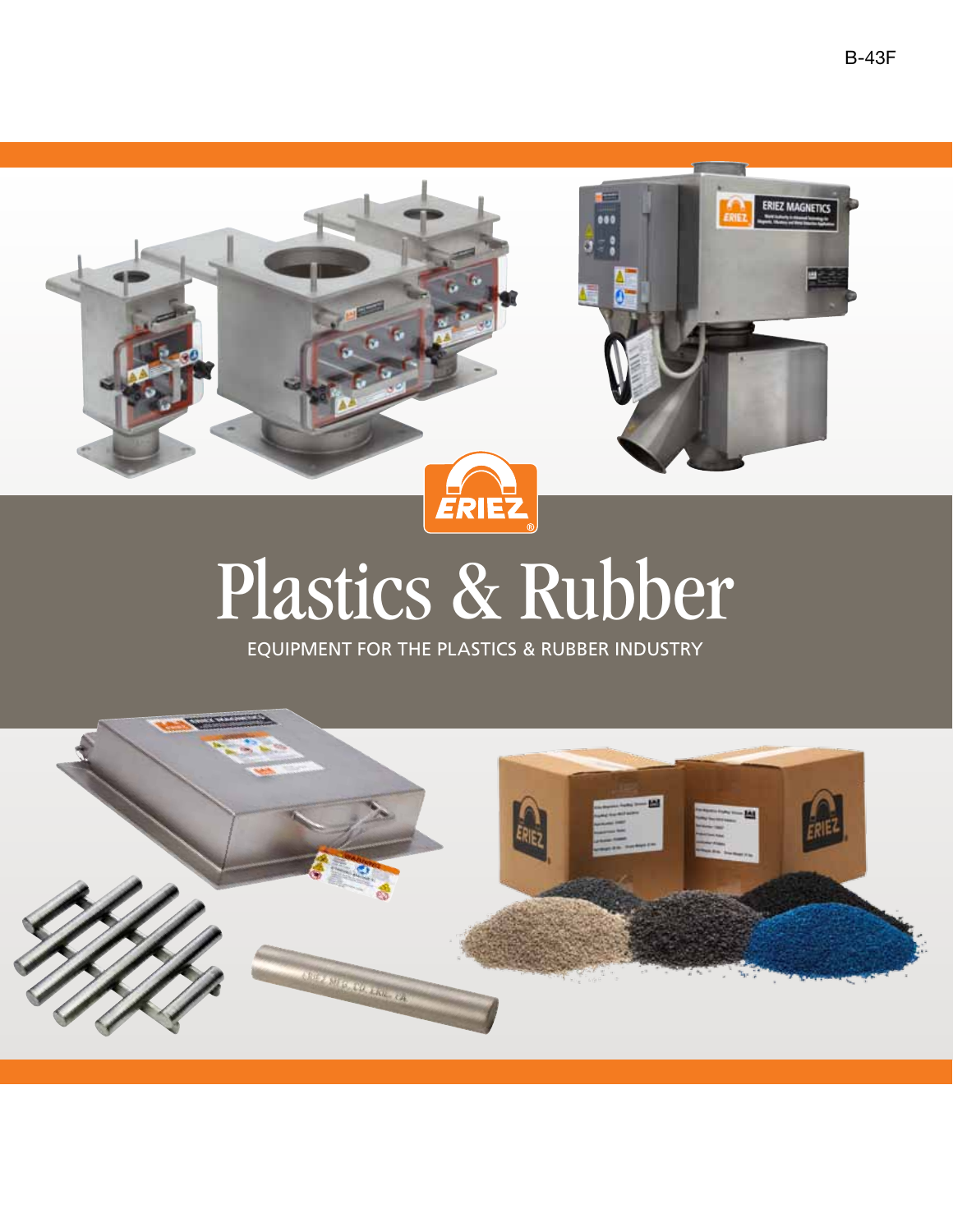### Magnetic Separators

Eriez offers a wide variety of the most powerful Rare Earth Magnetic Separators for the plastics industry... ranging from magnetic grates to powerful electromagnetic separators. Our separators effectively capture and hold fine ferrous to increase product purity and process up time. These separators include plates, grates, traps and grates-in-housing, among others... in different styles and magnetic strengths so you can choose the right product for your needs.

### Ferrous Iron and Steel Removal



PM Magnetic Grates-in-Housing

- Removes fine iron from dry, pellets, powders and flakes
- The strongest high temperature magnets in the industry
- • Custom inlets and outlets



- Aftermarket PM Rare Earth Drawer Magnets
- Extremely high intensity permanent magnets
- Ideal where a high level of purity is required
- • Iron and/or stainless steel particles encapsulated in pellets are removed from the production stream
- Use with existing housings



#### Pneumatic RF Cartridge

• Flows around interior solid stainless steel cone and over magnetic cartridge





#### Magnetic Grates, Tubes & Grates-in-Housing

- • Multiple levels of magnetic strength and temperature capability
- Protects against medium and small size contaminants
- • Same day shipment on many items



#### Suspended Magnets & Pulleys for Conveyed Products

- Designed for self-cleaning, heavy duty applications
- • Ideal for wet, dry, fine or coarse material, large or small tonnages
- Removes large amount of ferrous conveyed in heavy burden depths



#### Rare Earth Roll Separators

- • Magnetic rolls to remove fine ferrous contaminants
- High intensity, self cleaning
- • Available in single, double and triple stage machines



#### Magnetic Plates & Humps

- • Plate magnets to attract and hold ferrous contaminants within heavy material flows
- Custom housings with a multi-plates arrangement direct material flows to improve metal removal

#### Eddy Current Separators

- NonFerrous Separator
- • Removes aluminum, brass, copper from post consumer plastic bottles and PET flake to recover extremely high purity plastic with up to 99% good product yield





#### Magnetic Drum-In-Housings

- • Designed to separate ferrous materials from free-flowing material where a high level of ferrous is present
- Automated self cleaning operation
- • Many sizes and strengths available

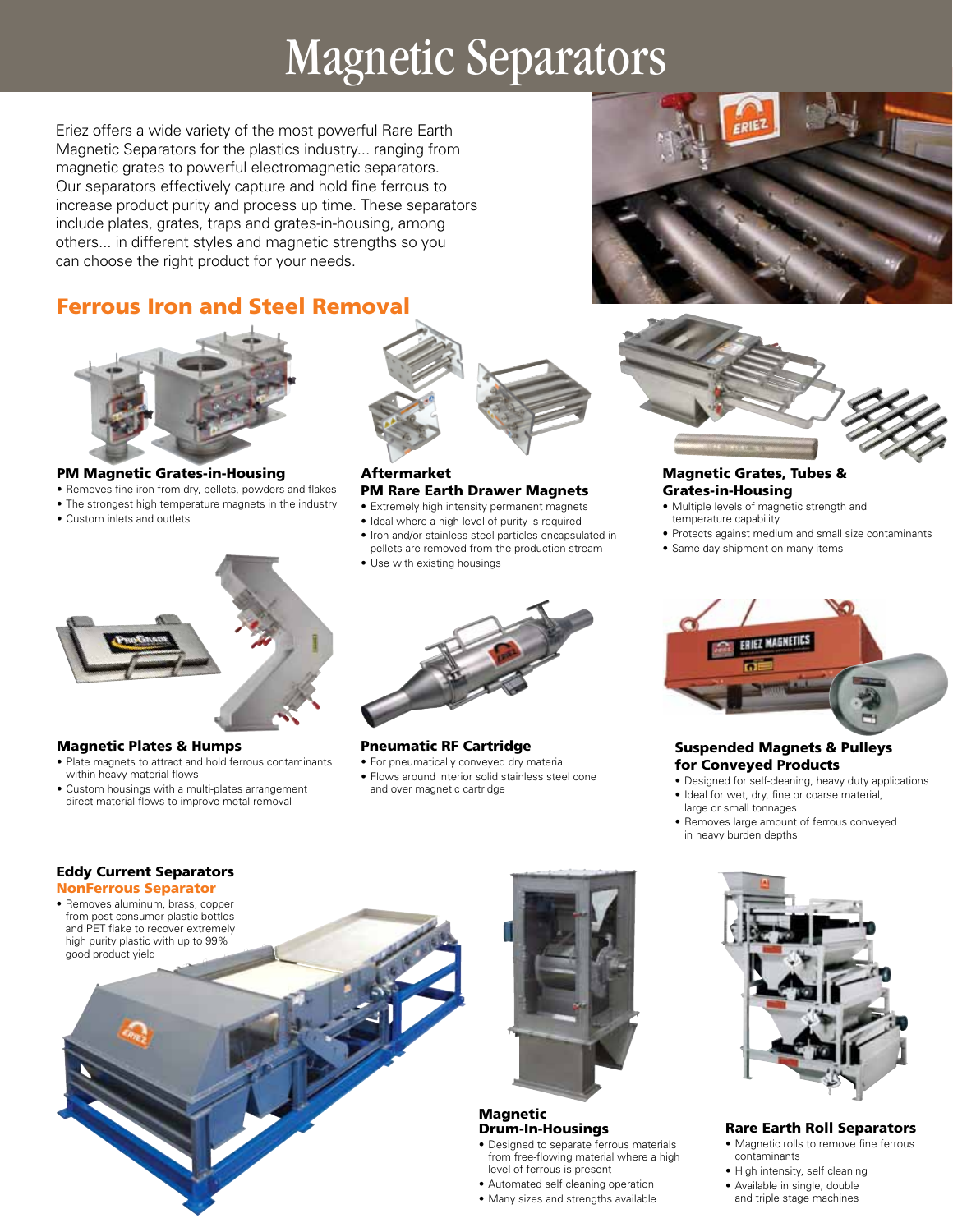### Metal Detectors & Separators

Metal contamination can plug hot runner tips, valve gates and damage equipment. Extremely sensitive metal detectors and separators prevent product metal contamination and recalls. Metal separators/detectors are positioned at different locations throughout the process from bulk or raw material unloading through final package inspection.



#### Xtreme Metal Detector

- Highest level of sensitivity
- • Detects metals down to 0.2mm
- • Recognizes contamination and activates a reject device
- High pressure wash down design
- • Touch screen settings with remote support



#### FF Metal Separator

- • Removes all types of metals
- • Use with free falling materials
- • Adjustable sensitivity
- • Compact size





Metalarm PL Metal Detector

- • Detection of medium size to larger metals
- • Detects all types of metal
- • Mounts below conveyor belts



#### Xtreme Metal Detector with Conveyor

- • Mounted on a stainless steel, wash down conveyor
- • Variable speed drive with food-grade belt
- • Available in 4 sizes for Quick Shipment



#### CFP Metal Separator

- • Remove metal pieces down to .3mm
- • Maximize mold and machine uptime
- • Prevent product contamination
- • Mounts to machine feed throat to detect all types of metal



#### Metal Detector Conveyor Systems

- Protects shredders and granulators
- Ideal for plastic recyclers
- • Detects all types of metal

means to separate manufacturing scrap and waste for multi-material processors. To do this the PolyMag Additive is incorporated into one of the polymers prior to molding, similar to colorant, making this resin susceptible to the very strong magnetic field produced in the PolyMag Rare Earth Roll Separator. The PolyMag Separator can then separate the mixed polymer regrind. The Process is ideal for co-extrusion, two shot injection, overmolding, multi-layer blow molding and thermoplastic/thermoset foam assemblies.



#### PolyMag® Metal & X-Ray Detectable Additives

Eriez' FDA compliant, PolyMag® additives impart metal detectability, X-Ray contrast and magnetic separation into a range of polymers. We supply these masterbatch additives to molders of returnable plastic containers, pallets, scoops, scrappers, o-rings, conveyor belting, bucket elevators and more. PolyMag® additives are typically included at 10% to 30% loadings in moldings and extrusions.

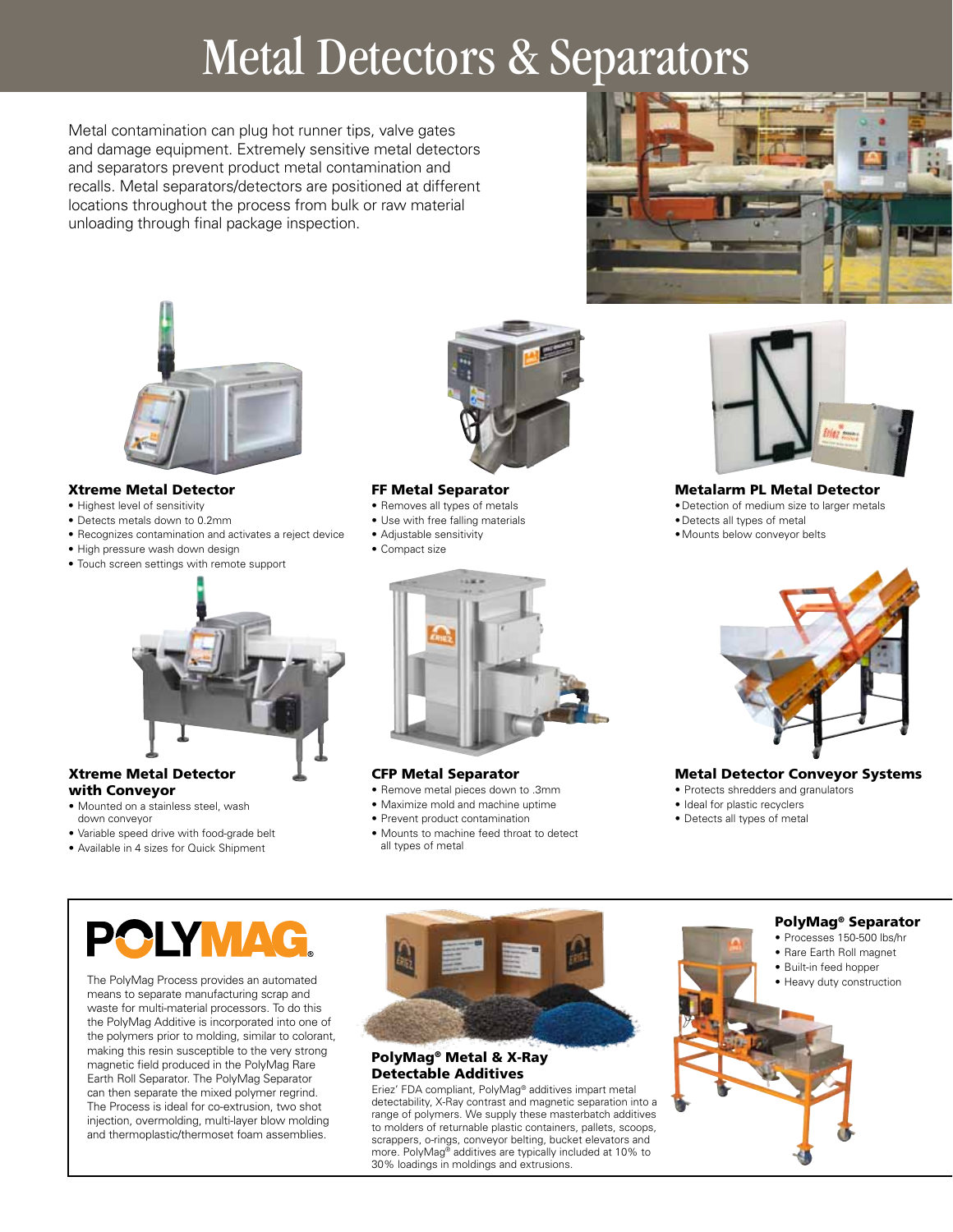### Material Handling

Eriez offers a full range of vibratory feeders, conveyors and screeners used in plastics applications. Our electromagnetic drives and feeders handle high-speed packaging and high material load applications. Electromagnetic drives are extremely energy efficient, low maintenance with no rotating parts, and can be mated with a range of trays offering precise and adjustable flow rates. Eriez also offers lifting magnets for tool and die handling.



#### Vibratory Feeders, Conveyors & Screeners



#### Compact Vibratory Feeders

- Small to medium capacity
- Super energy efficient (electromagnetic drives)
- Many tray designs sanitary, screens, dust control options
- • Standard sizes available for quick shipment

#### Vibratory Conveyors / Screeners

- • Mechanical conveyors handle bulk materials in high volumes
- • Electromagnetic vibratory conveyors allow "watch-like"
- precision of the feed
- • Remove "over's" and "fines"
- • Wide range of decks, screens and discharges



#### Heavy Duty Mechanical Feeders

- High deflection mechanical drives
- Low cost powerful units to evenly meter high volumes of material
- • Screeners and de-watering designs available



#### Lifting Magnets

- • Wide range of permanent and electromagnetic magnets
- • Safely lifts, move and position steel molds, sheets, plates, round stock and mold inserts



#### Volumatic Feeder Machines

- • Consists of hopper, vibrator, feeder and controls
- • Accurate control of dry bulk materials
- For weight scales, packaging, bagging and small batch operations



#### Bin Vibrators

- • Aids in moving hard material flow from hoppers
- Small hoppers to huge bunkers
- • Wide variety of sizes, low power consumption and simple controls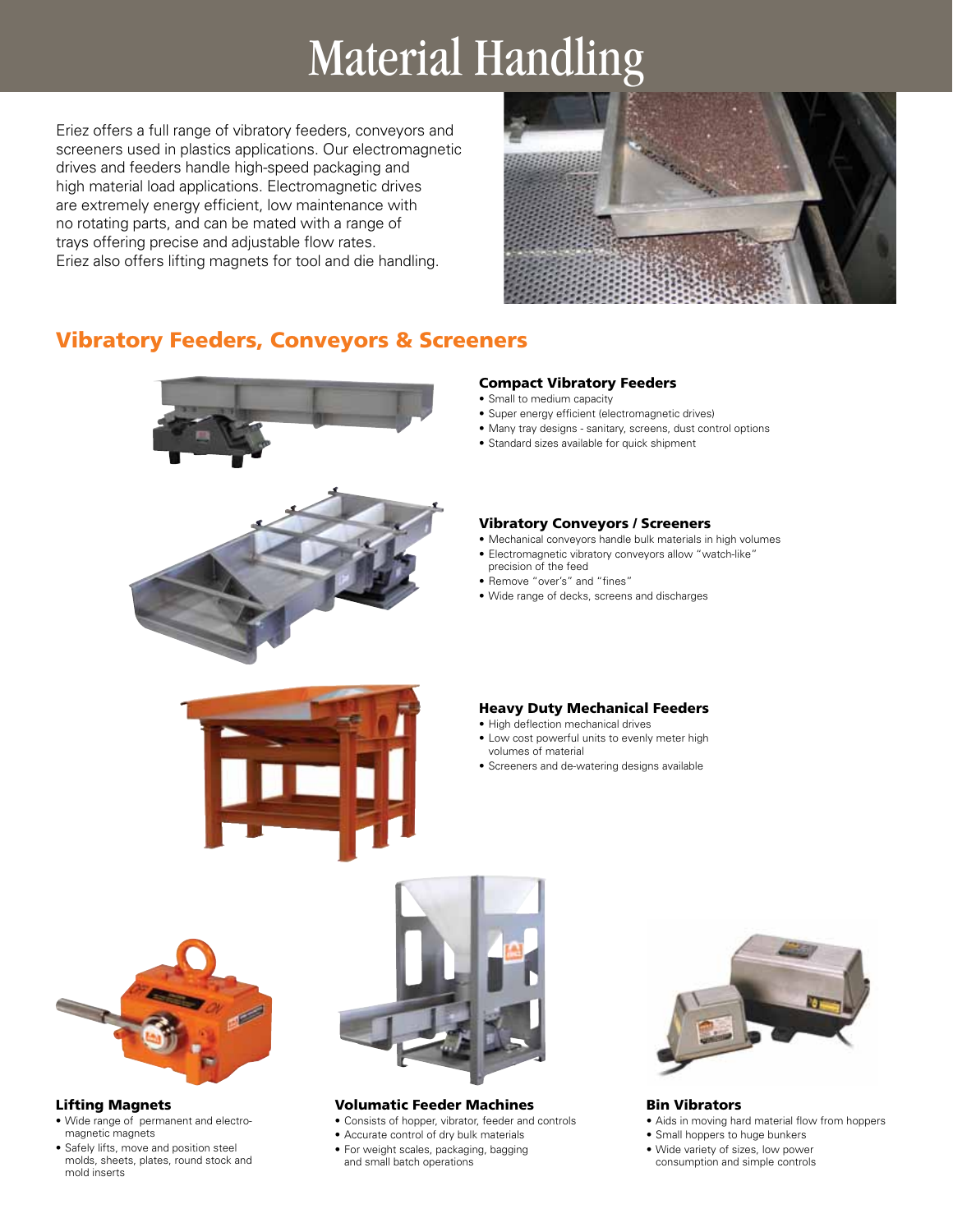## Plastics Processing

Metal contamination can occur in just about every area of the typical plastic processing plant… from unloading resin to final packaging. Eriez offers the widest range of magnetic separators, metal separators and metal detectors to remove all types of metal from the process. The diagram below highlights the typical locations in the process to place a separator.



#### Granulating & Regrind Cleaning